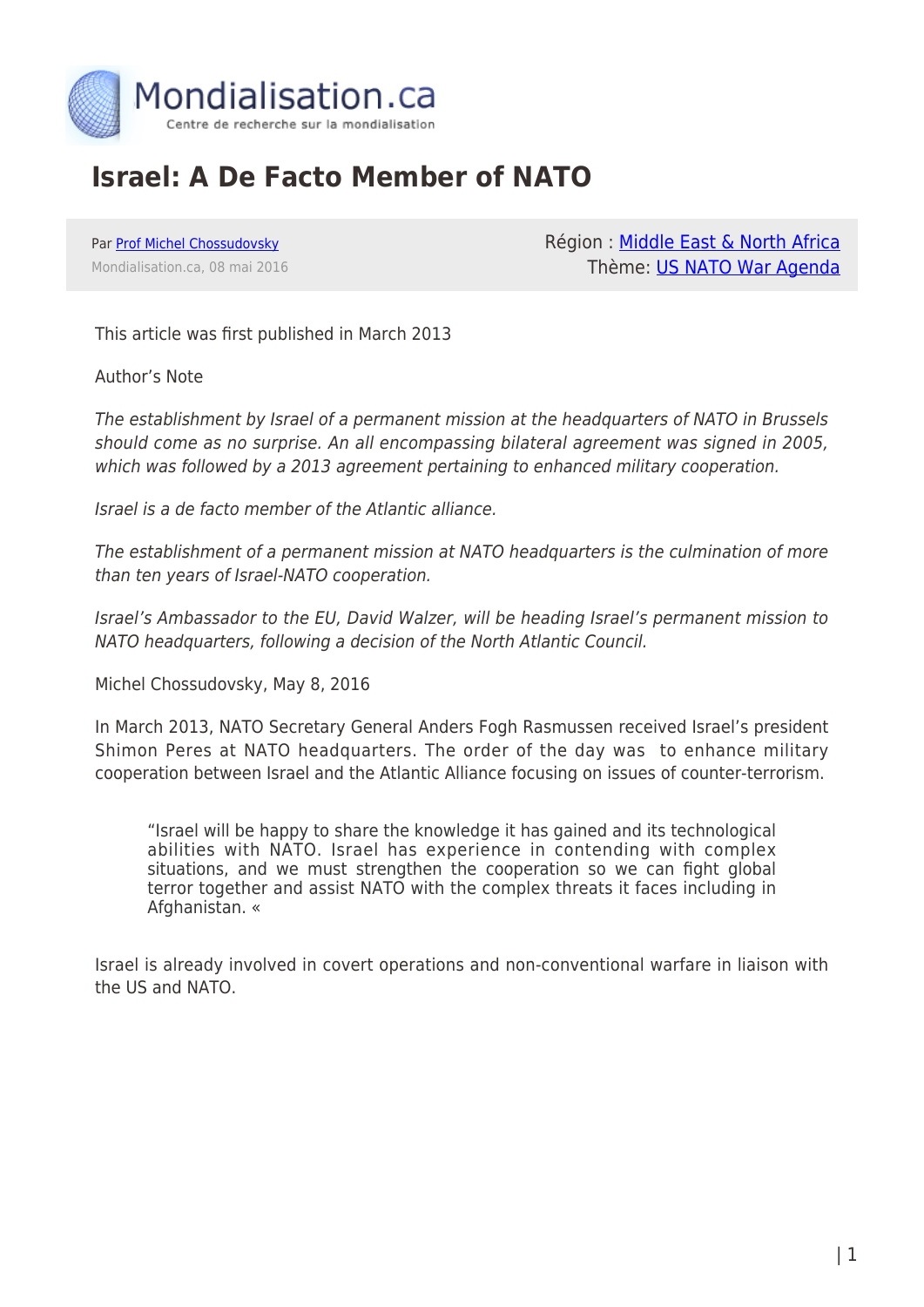

This 2013 agreement is of particular significance because it deepens the Israel-NATO relationship beyond the so-called « Mediterranean Dialogue ». The joint statement points to an Israel NATO partnership « in the fight against terror and the search for peace… in the Middle East and the world ».

What this suggests is the participation of Israel in active theater warfare alongside NATO –i.e. as a de facto member of the Atlantic Alliance.

In other words, Israel would be directly involved is US-NATO military operations in the Middle East. Israel offered to assist NATO in counter-terrorism operations directed against Hezbollah and Iran.

« The two agreed during their discussions that Israel and NATO are partners in the fight against terror…the statement said.

President Peres stressed the need to maintain and increase the cooperation between Israel and NATO and Israel's ability to cooperation and provide technological assistance and knowledge from the vast experience Israel had gained in the field of counter-terrorism.

"Israel will be happy to share the knowledge it has gained and its technological abilities with NATO. Israel has experience in contending with complex situations, and we must strengthen the cooperation so we can fight global terror together and assist NATO with the complex threats it faces including in Afghanistan, » Peres told Rasmussen.

History of Israel-NATO Military Cooperation

It is worth noting that in November 2004 in Brussels, NATO and Israel signed an important bilateral protocol which paved the way for the holding of joint NATO-Israel military exercises. A followup agreement was signed in March 2005 in Jerusalem between NATO's Secretary General and Prime Minister Ariel Sharon.

The 2005 bilateral military cooperation agreement was viewed by the Israeli military as a means to « enhance Israel's deterrence capability regarding potential enemies threatening it, mainly Iran and Syria. »

The ongoing premise underlying NATO-Israel military cooperation is that « Israel is under attack ».

There is evidence of active military and intelligence coordination between NATO and Israel including consultations pertaining to the occupied territories.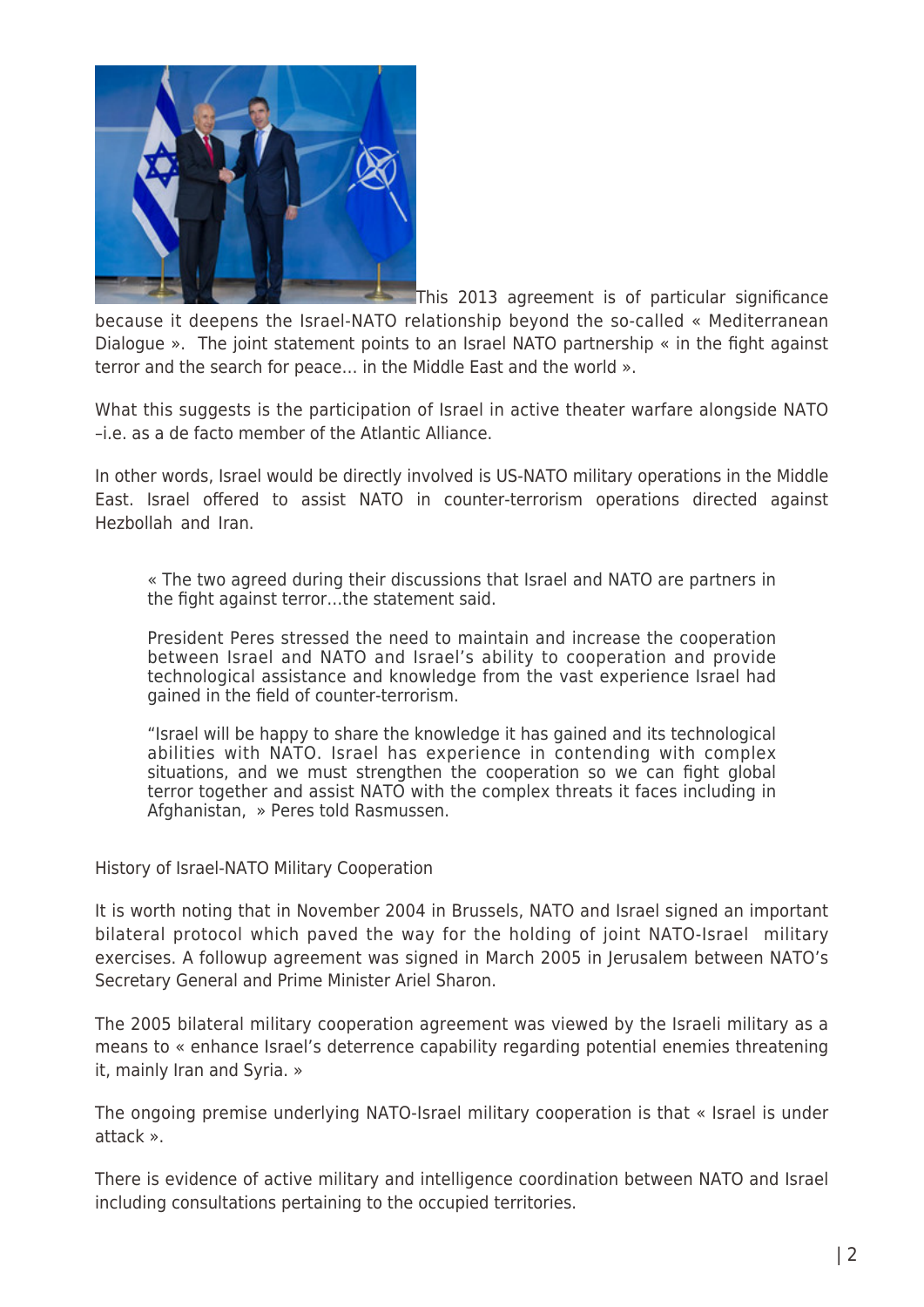« Before Operation Cast Lead was launched in Gaza, NATO was already exchanging intelligence with Israel, sharing security expertise, and organising military drills. …. Former NATO chief Scheffer visited Israel in the midst of Israel's offensive on Gaza. And NATO officials were at the time of the opinion that cooperation with Israel was essential for their organisation. ([Al Ahram](http://www.globalresearch.ca/when-israel-joins-nato/17427), February 10, 2010)

The March 2013 Israel-NATO Brussels bilateral agreement is the culmination of more than ten years of Israel-NATO cooperation.

Does this agreement « obligate » NATO « to come to the rescue of Israel » under the doctrine of « collective security »?

The agreement tightens the ongoing process of US-NATO-Israel military planning and logistics relating to any future operation in the Middle East including an aerial bombing of Iran's nuclear plants.

The Israeli presidential delegation consisted of several top military and government advisers, including Brigadier General Hasson Hasson, Military Secretary to President Peres (See image below: first from left) and Nadav Tamir, policy adviser to the president of Israel (first right of president Peres).

The text of the Israel NATO agreement following discussions behind closed doors (see image below) was not made public.



(Click image to enlarge)

Following the meeting, a joint statement was released by NATO. [Secretary-General](http://www.nato.int/cps/en/SID-19623398-877656EB/natolive/news_98991.htm) [Rasmussen stated in the press report:](http://www.nato.int/cps/en/SID-19623398-877656EB/natolive/news_98991.htm)

"Israel is an important partner of the Alliance in the Mediterranean Dialogue.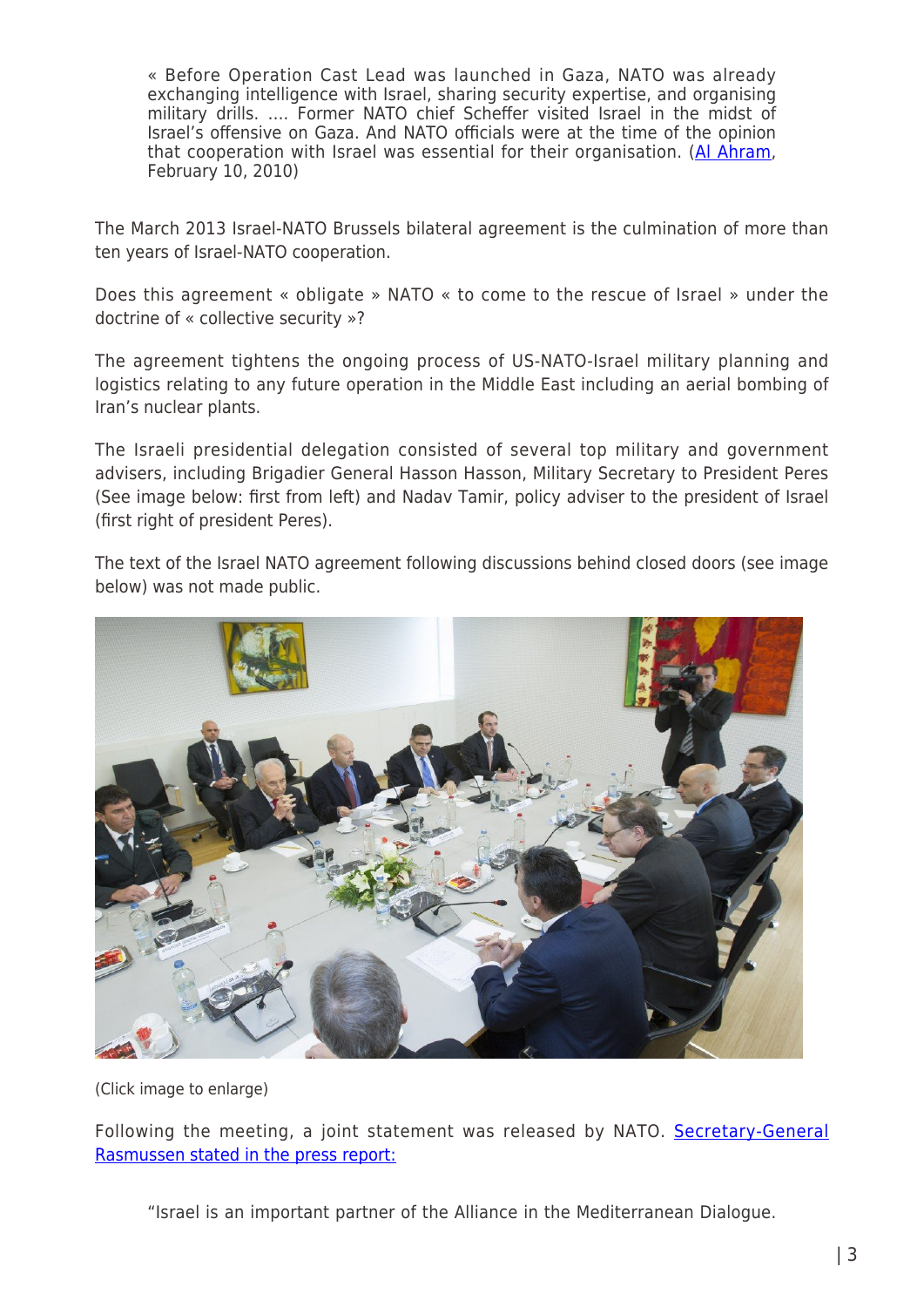The security of NATO is linked to the security and stability of the Mediterranean and of the Middle East region. And our Alliance attaches great value to our political dialogue and our practical cooperation. Israel is one of our longeststanding partner countries. We are faced with the same strategic challenges in the Eastern Mediterranean.

And as we face the security threats of the 21st century, we have every reason to deepen our long-standing partnership with our Mediterranean Dialogue countries, including Israel. We all know the regional situation is complex. But the Mediterranean Dialogue remains a unique multilateral forum, where Israel and six Arab countries can discuss together with European and North American countries common security challenges. I see further opportunities for deepening our already close political dialogue and practical cooperation to our mutual benefit."

La source originale de cet article est Mondialisation.ca Copyright © [Prof Michel Chossudovsky](https://www.mondialisation.ca/author/michel-chossudovsky), Mondialisation.ca, 2016

Articles Par : [Prof Michel](https://www.mondialisation.ca/author/michel-chossudovsky) [Chossudovsky](https://www.mondialisation.ca/author/michel-chossudovsky) **A propos :** 

Michel Chossudovsky is an award-winning author, Professor of Economics (emeritus) at the University of Ottawa, Founder and Director of the Centre for Research on Globalization (CRG), Montreal, Editor of Global Research. He has taught as visiting professor in Western Europe, Southeast Asia, the Pacific and Latin America. He has served as economic adviser to governments of developing countries and has acted as a consultant for several international organizations. He is the author of eleven books including The Globalization of Poverty and The New World Order (2003), America's "War on Terrorism" (2005), The Global Economic Crisis, The Great Depression of the Twenty-first Century (2009) (Editor), Towards a World War III Scenario: The Dangers of Nuclear War (2011), The Globalization of War, America's Long War against Humanity (2015). He is a contributor to the Encyclopaedia Britannica. His writings have been published in more than twenty languages. In 2014, he was awarded the Gold Medal for Merit of the Republic of Serbia for his writings on NATO's war of aggression against Yugoslavia. He can be reached at crgeditor@yahoo.com Michel Chossudovsky est un auteur primé, professeur d'économie (émérite) à l'Université d'Ottawa, fondateur et directeur du Centre de recherche sur la